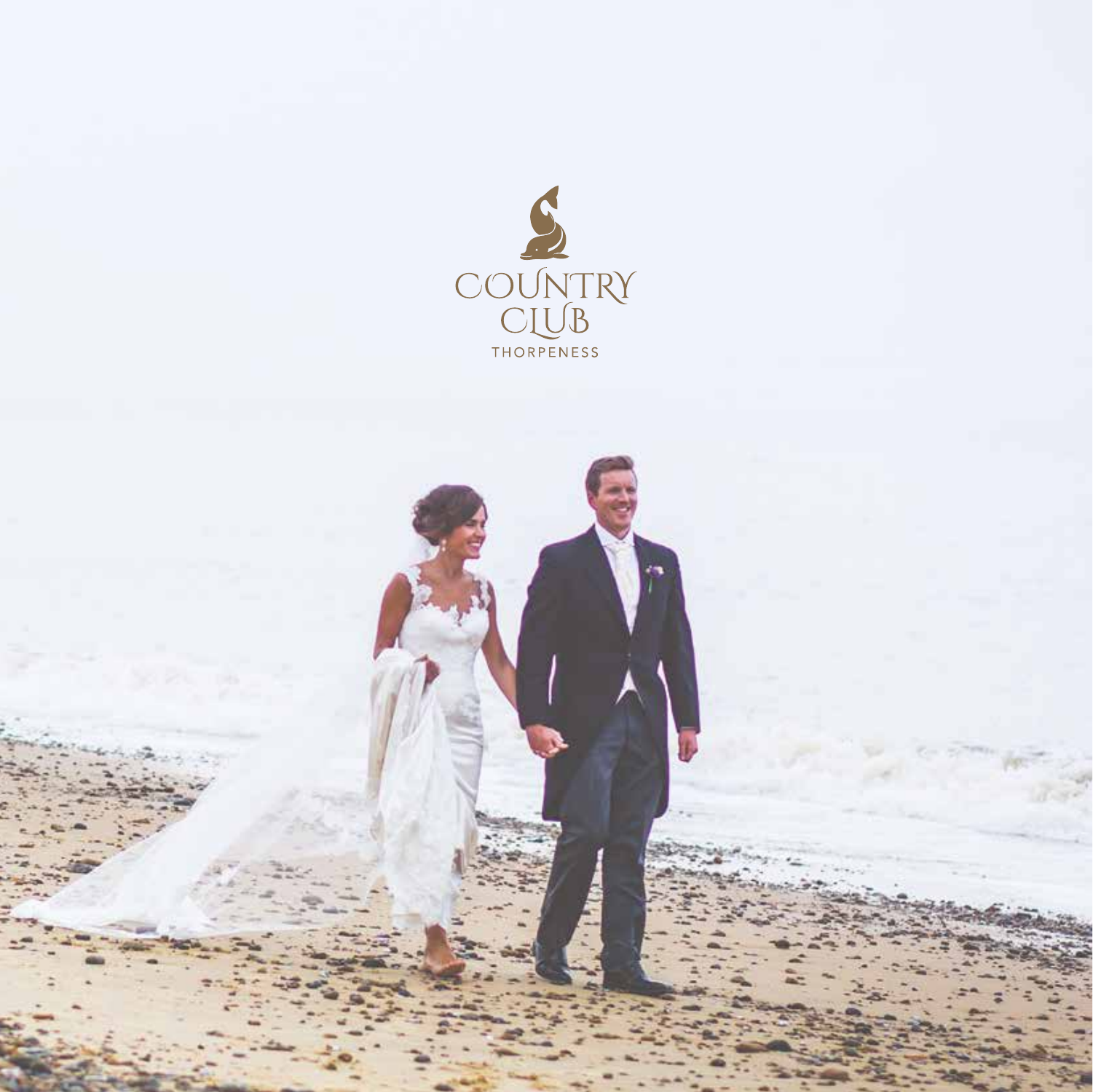



Thorpeness Country Club is an utterly unique and charming beachside hideaway, just a pebble's throw from the sea on the Suffolk coast. Nestled in the heart of Thorpeness village, the Country Club is cosseted by history, beauty and coastal charm.

Memories last a life time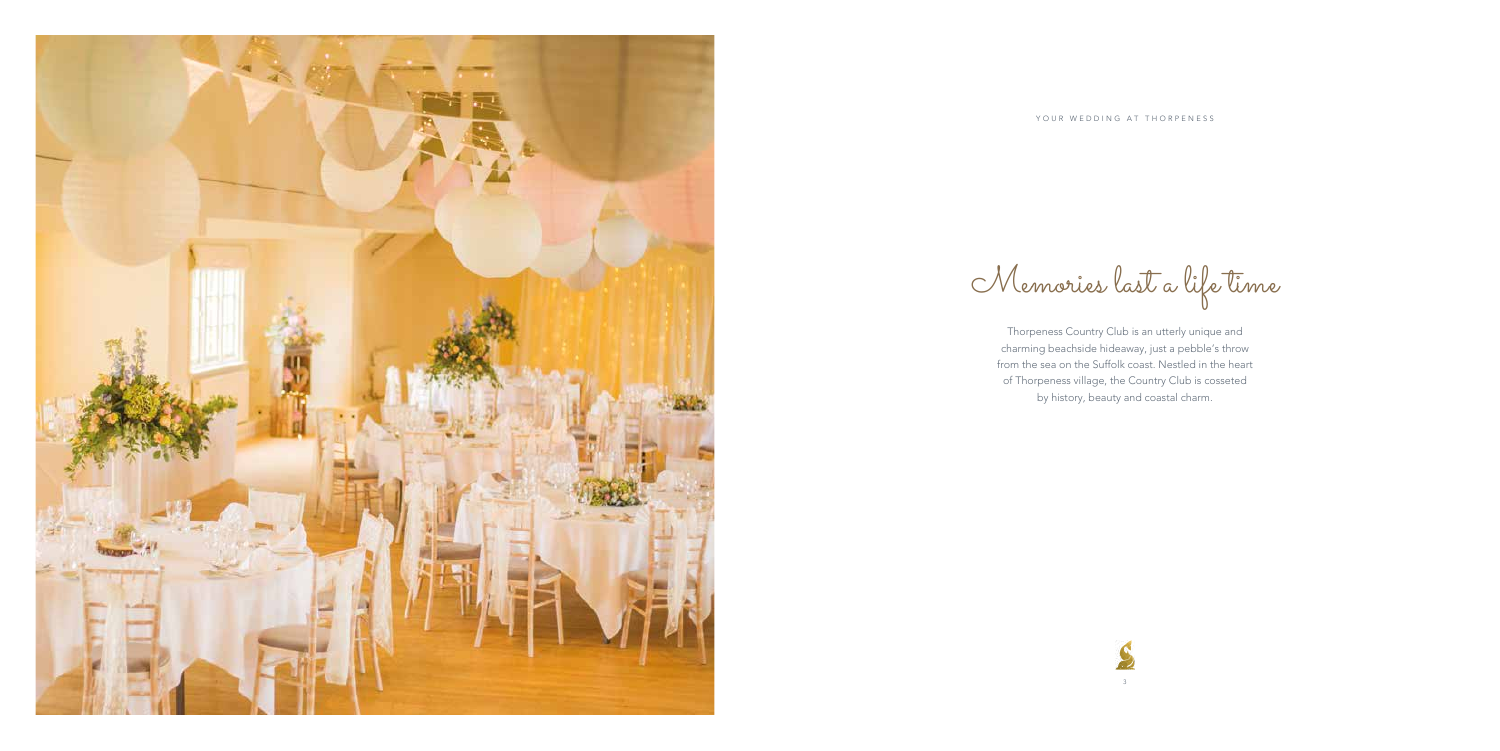

# YOUR WEDDING AT THORPENESS

Our exclusive beachside lawn, with its spectacular views, makes a truly wonderful backdrop for your photographs and a perfect setting for your guests to enjoy drinks and canapés.



The building is set over two floors, making it ideal for hosting your entire day.

The beautifully intimate ground floor room makes the perfect location for your ceremony. Upstairs greets you with vaulted ceilings, wooden floors and boasts stunning views of the sea.



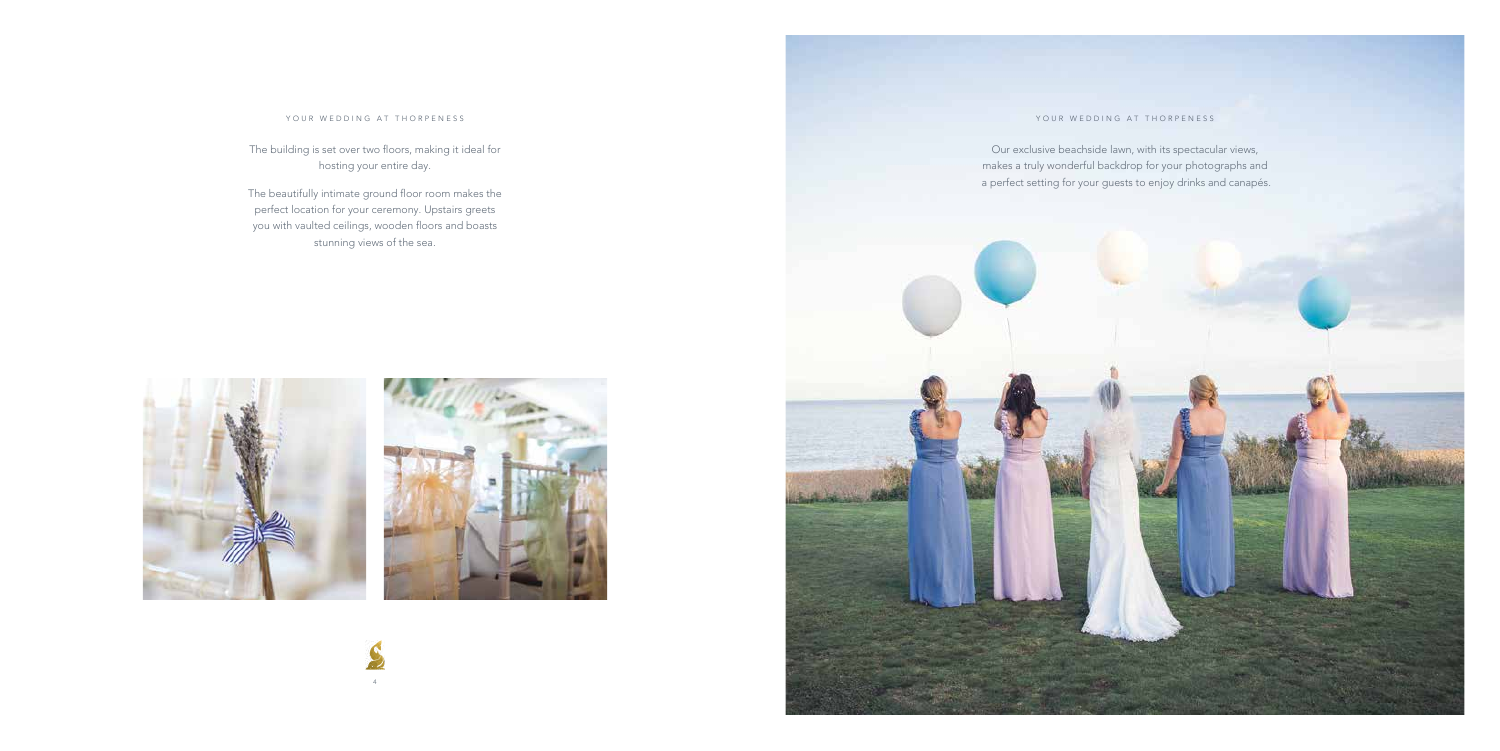





From the moment you book your celebration until the day you say 'I do', our dedicated wedding specialists are on hand to help you organise your day from start to finish. They'll make sure that everything happens just as you want it to.

Welcome to the beginning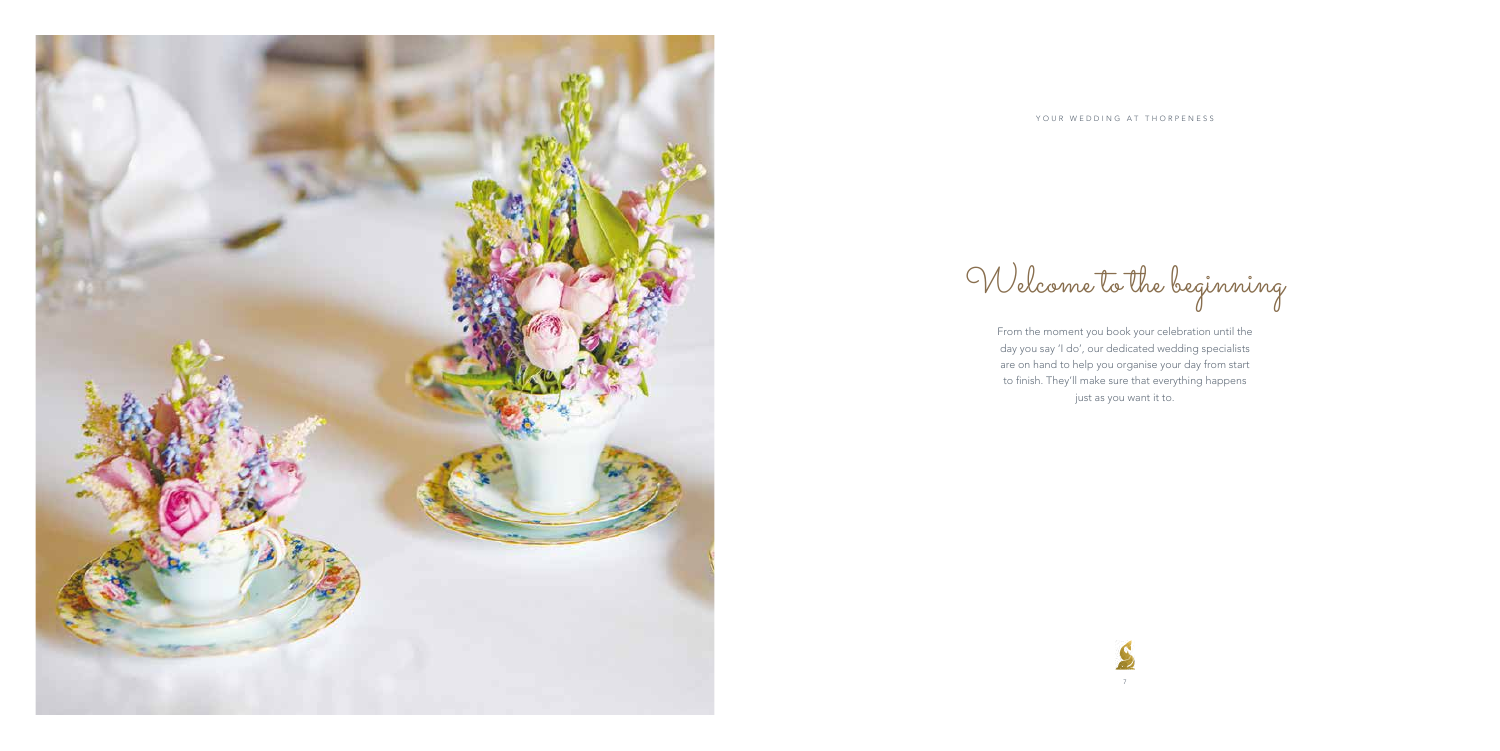



Our bespoke menus allow you the flexibility to create your perfect meal, simply make your selections to determine your menu price. If you are looking for something 'different' simply let us know and our chef will create a menu especially for you.

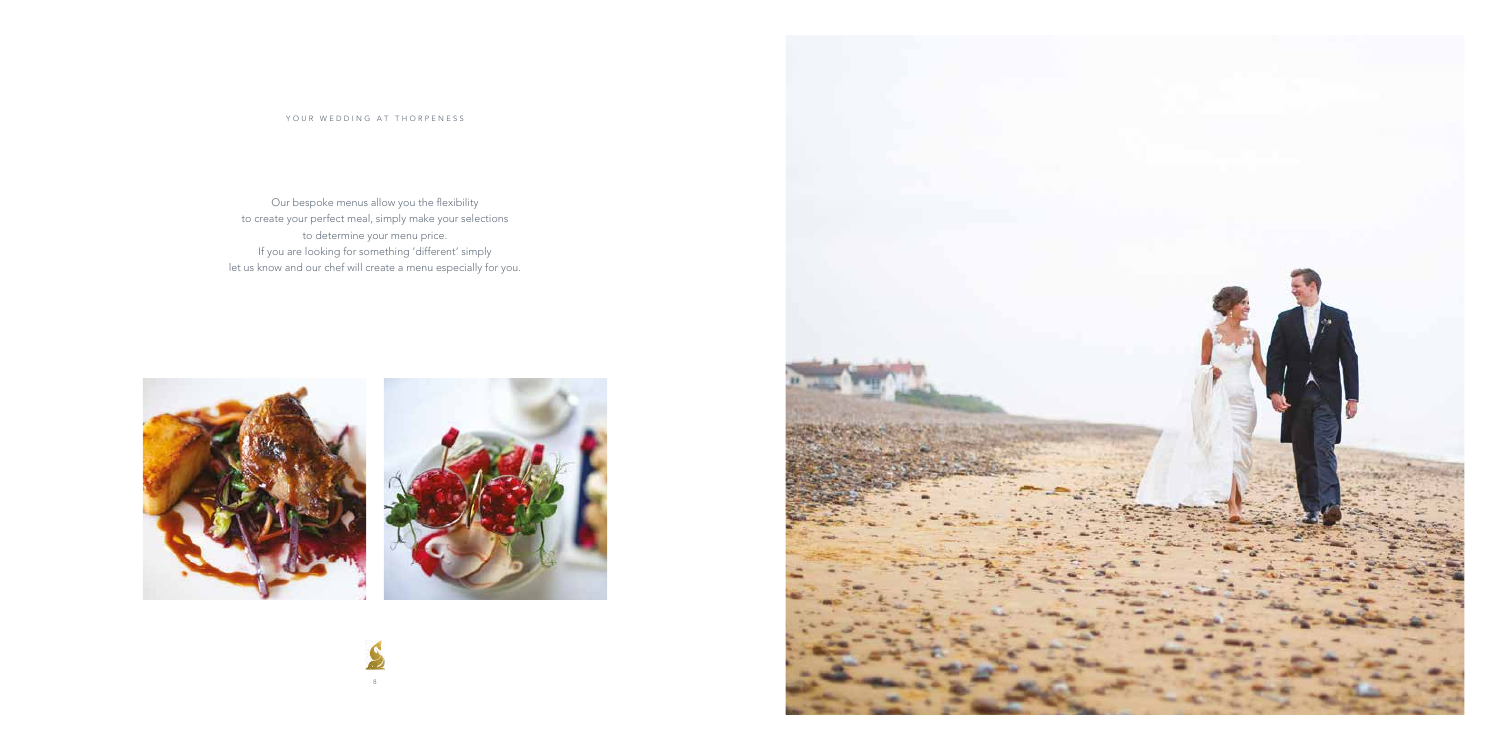



Create the most wonderful memories that will last a lifetime and transform your wedding day into something extraordinary with our exclusive hire.

January ~ March from £1500 April from £2000 May ~ June from £2500 July ~ August from £3000



September ~ October from £2000 November from £1500 December from £2000

Exclusively yours

\*Prices detailed are a 'from' price T&C's apply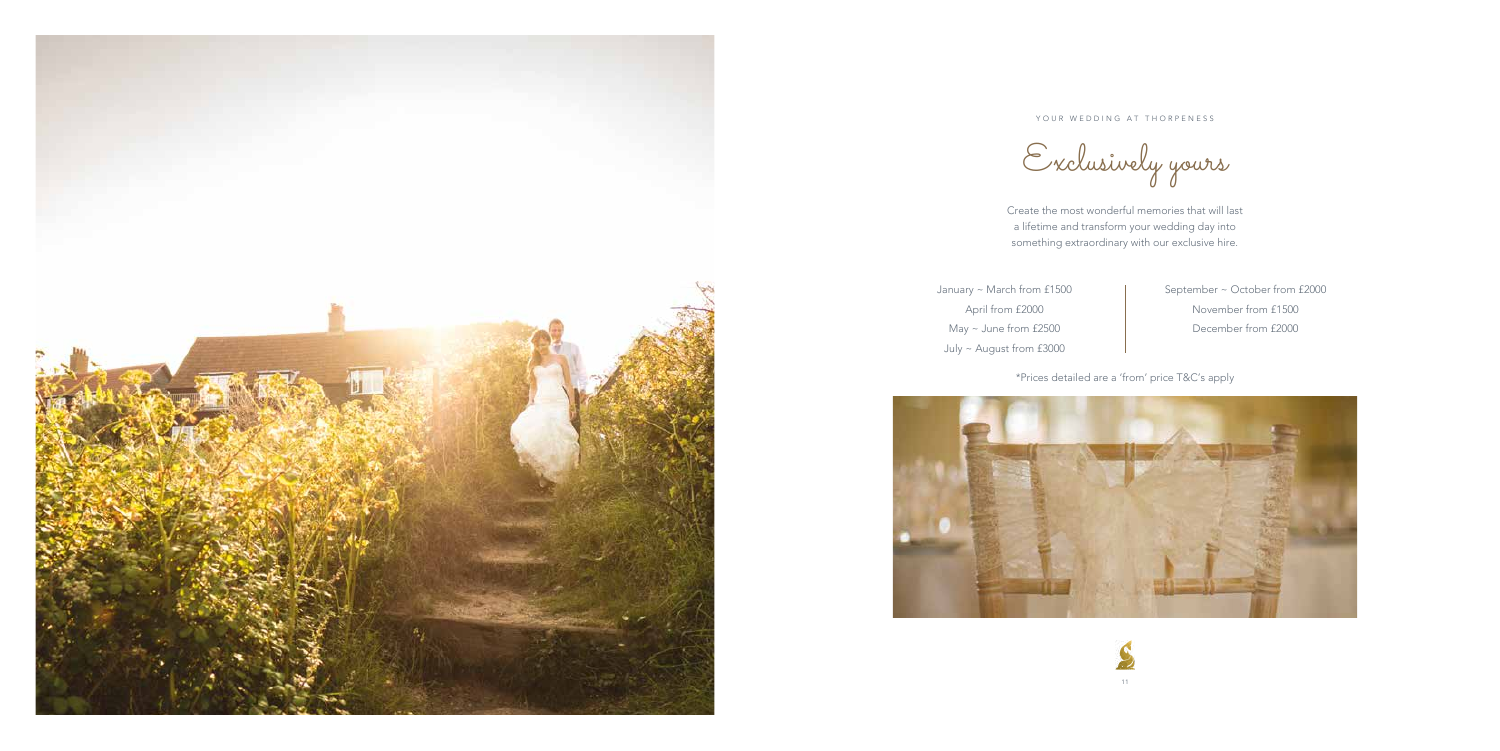

Starters

Home-cured gravadlax, avruga caviar, apple & celery remoulade, herb croutes, rocket leaves £8 Duck liver terrine, apple & pear chutney, toasted brioche £9 Citrus cured sea trout, asparagus & coriander panna cotta, lemon gel £7 Smoked duck breast salad, toasted walnuts, prunes, marinated mushrooms, cherry tomatoes confit, rocket & spinach leaves £8 Camembert, figs & red onion tart, baby leaves £6 Corn-fed chicken and ham hock terrine, wild mushrooms, tarragon & grain mustard dressing £6 Warm tart fine of goat cheese, honey, olives & pear, toasted sunflower seeds £7 Seared scallops, toasted chorizo, candied carrots, lemon & coriander dressing £9 Seared beef carpaccio, celeriac crisps, smoked beetroot puree, toasted garlic & herbs dressing £7 Salmon tartare, dill & lime gel, shrimps in lemon emulsion, crunchy radish seaweed caviar, sourdough melba £8 Suffolk meat board (pastrami, chorizo, salami, cured ham), cornichons, balsamic baby onions, stuffed red peppers & sourdough £6



Marinated olives - £2.85 per person | Tapenade, humus palmiers - £2.85 per person Selection of crudités with various dips - £3.00 per person

Parma ham, tomato & mozzarella skewers Smoked trout, beetroot & wasabi dressing Chicken yakitori skewers Beef yakitori skewers Tartlet of goat's cheese, red onions & pears Salmon & coriander fish cakes, lemon & ginger dip Mozzarella arancini's (risotto balls crumbed) Millefeuille of smoked salmon, cream cheese & pesto Sundried tomato, olives & basil brushetta Ham, mustard & rocket roll Smoked mackerel & chive croutes

Gravadlax & avocado blinis Roasted vegetables & thyme pasties Wild mushroom, walnut & tofu tartlet Smoked trout & celeriac mousse Shrimps, dill & apple toast Bacon & brie tartlet Citrus & herbs marinated scallop's skewers Green asparagus & bacon dust shooter Crispy polenta cube, Parmigiano Reggiano espuma Prawns & avocado, lime mayo choux Stilton & bacon crostini Local sausage, honey & mustard roll Courgettes, pancetta & Feta crumble

Please ask for more information regarding Canapes serving options'

 $\wedge$  Nibbles

Canapés

Select 4 for £8 | Select 6 for £11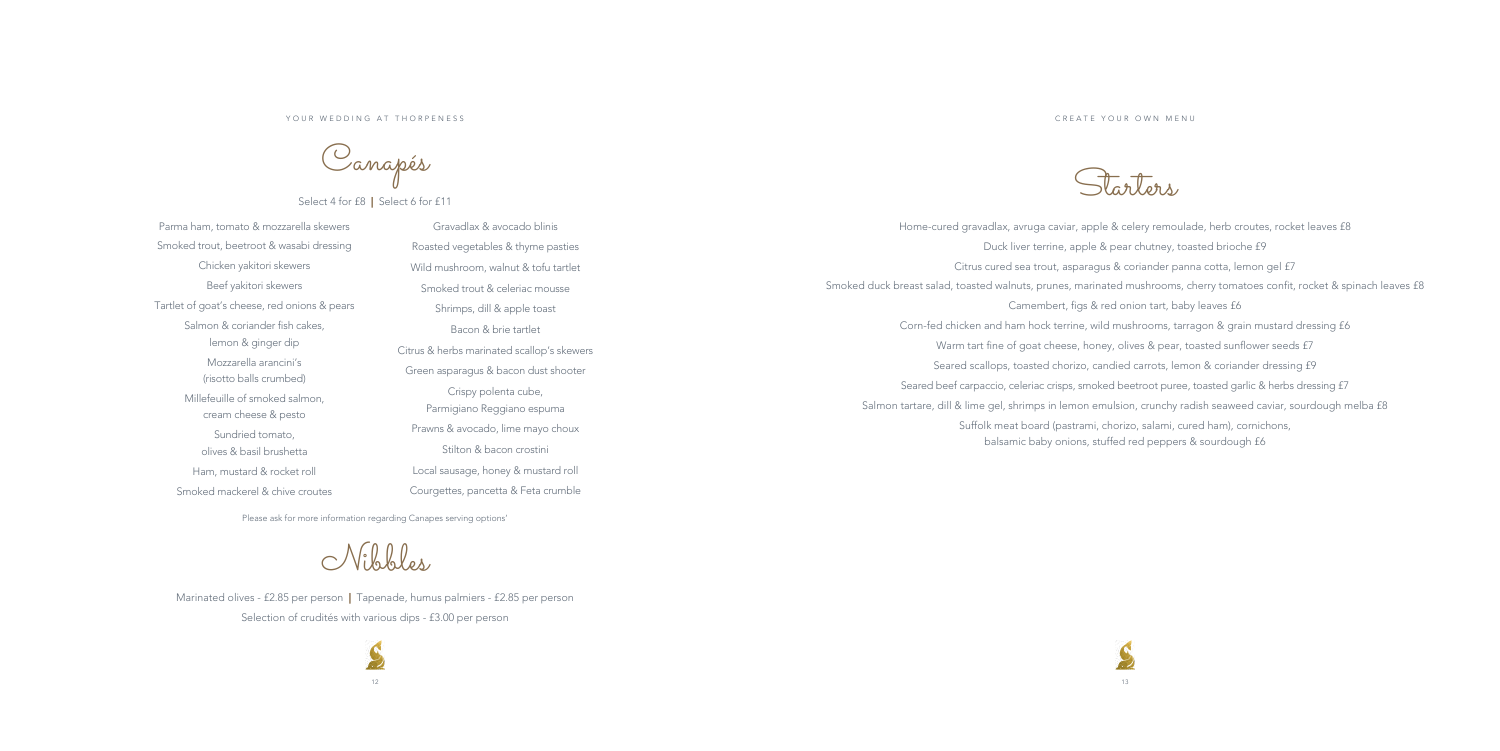



Mains

Braised chuck of beef, Berny potatoes, glazed root vegetables, red wine & thyme jus £24 Roasted duck breast, crushed parsnip & parsley cress, seasonal vegetables, raspberries & honey jus £23 Slow roasted pork belly glazed with honey & grain mustard, fondant potatoes, seasonal vegetables £21 Slowly roasted lamb leg, garlic and rosemary infused, lemon risotto tube, seasonal vegetables, light jus £24 Roasted veal loin, carrot and cumin puree, crispy polenta, seasonal vegetables, Arabica jus £26 8 oz Beef wellington, sautéed wild mushrooms, creamy potato & garlic mash, buttered baby vegetables £29 Corn-fed chicken breast, crispy bacon, herb and garlic mash, seasonal vegetables, goose liver cream sauce £19 Braised shoulder of beef, adnan ale jus, rosti potatoes, glazed beets & fine green beans bunch £23 Grilled Scottish salmon fillet, celeriac puree, roasted cherry tomatoes and savoy cabbage, lime flavoured "beurre blanc" £19 Grilled sea bass fillet, crispy pancetta, sautéed new potatoes and chestnut mushrooms, roasted carrot, red wine jus £19 Sautéed cod loin, potato gnocchi, mini ratatouille & bouillabaisse jus £19 Broad beans, peas & leek pie, cheddar cream sauce, roasted baby potatoes, cherry tomatoes confit £17 Wild mushrooms, chestnuts & potato tort, served with seasonal greens £17 Roasted artichokes, peas & mint risotto, topped with rocket, Parmigiano Reggiano shavings £17

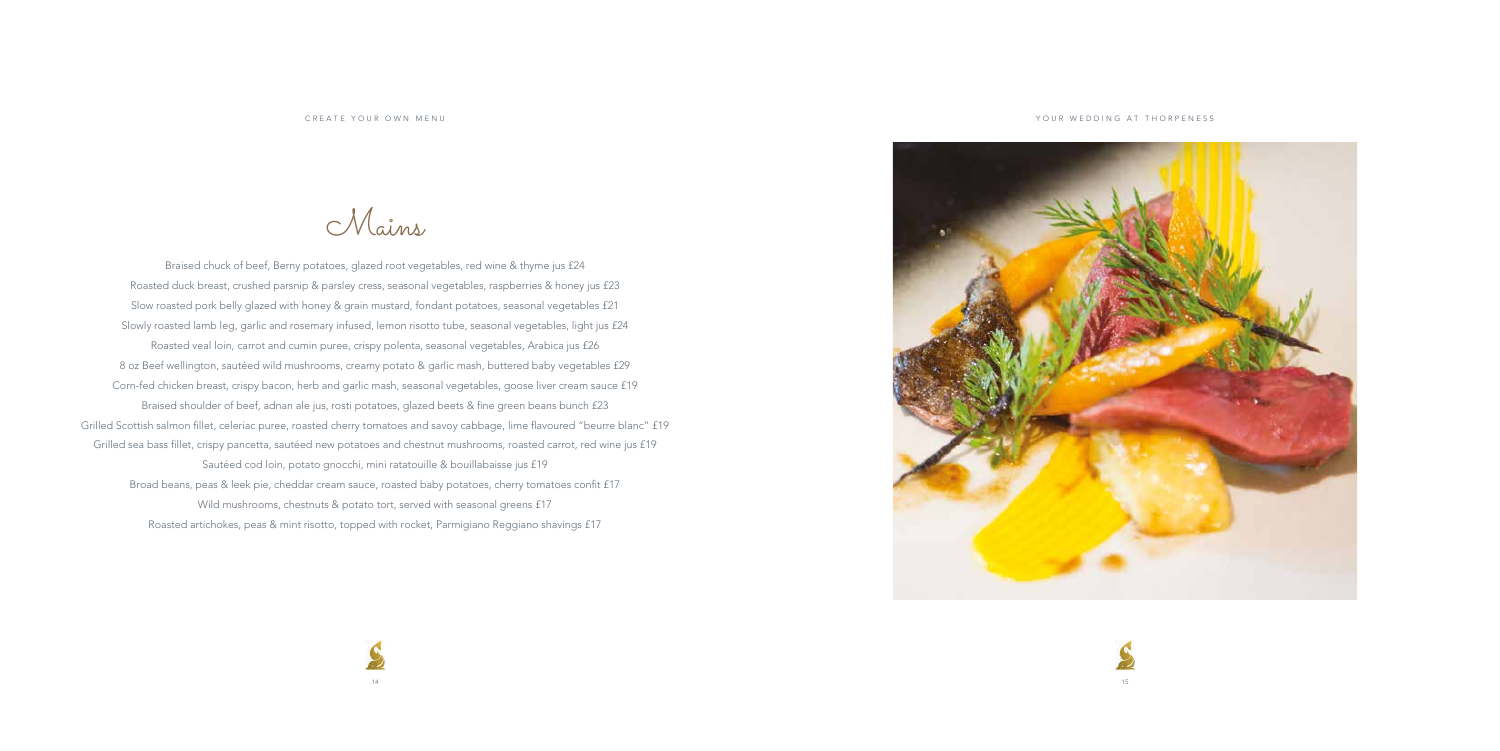







Passion fruit cheese cake, red fruit coulis Double chocolate & hazelnut torte, vanilla pods crème anglaise Banoffee tart, whipped vanilla cream Dark chocolate & salted caramel tort Raspberry, mascarpone & speculos parfait Griottine cherries tart, white chocolate mousse Valrhona chocolate brownie & hazelnuts, Chantilly cream, berries Suffolk cheese board, chutney, celery & grapes, savoury biscuits

All desserts

£6 PER PERSON





- Toulouse sausage
- Chipotle barbecued chicken drumsticks
	-
	-
	-
	-
	-
	-
	-
	-
	-
	- Selection of dips & condiments



Homemade barbecued ribs BBQ pulled pork Beef burgers Floured baps & brioche buns Potato wedges Homemade coleslaw Mixed leaf Potato salad Tomato, cucumber, olives & red onion salad

 $E$ <sup>19</sup>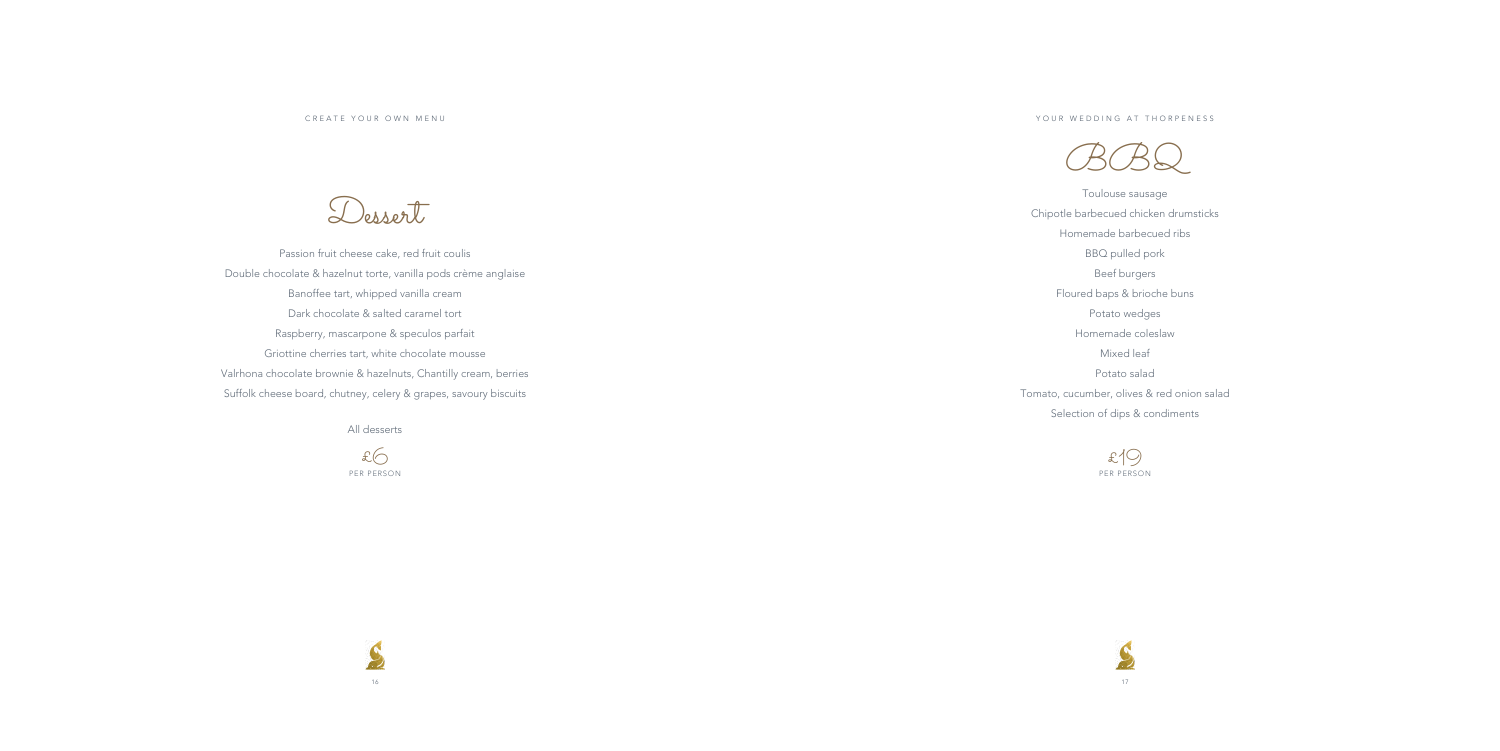









YOUR WEDDING AT THORPENESS

Finger Buffet

Selection of mini rolls (smoked salmon & cream cheese, smoked Suffolk ham & grain mustard, egg mayonnaise & cress) Gin & citrus cured sea trout, chives crème fraîche, sourdough The slate of charcuteries: Suffolk salami, chorizo & ham served with pickles & bread rolls

Taboule salad in a glass

- 
- 
- 
- 
- Bacon wrapped prunes & chipolatas
	-
- Mini prawn & fish cakes, lime and coriander mayonnaise
	-
	- Goat's cheese tartlet
	- Mini baked potatoes, chutney & cheddar
		- Chipotle barbecued meatballs





Greek salad on a skewer

£16 PER PERSON

Afternoon Tea

Sandwiches (selection of 4 fillings) Cakes (selection of 4) Scones with clotted cream & jam (sandwich fillings & cake options can be discussed to create your perfect menu)

£19 PER PERSON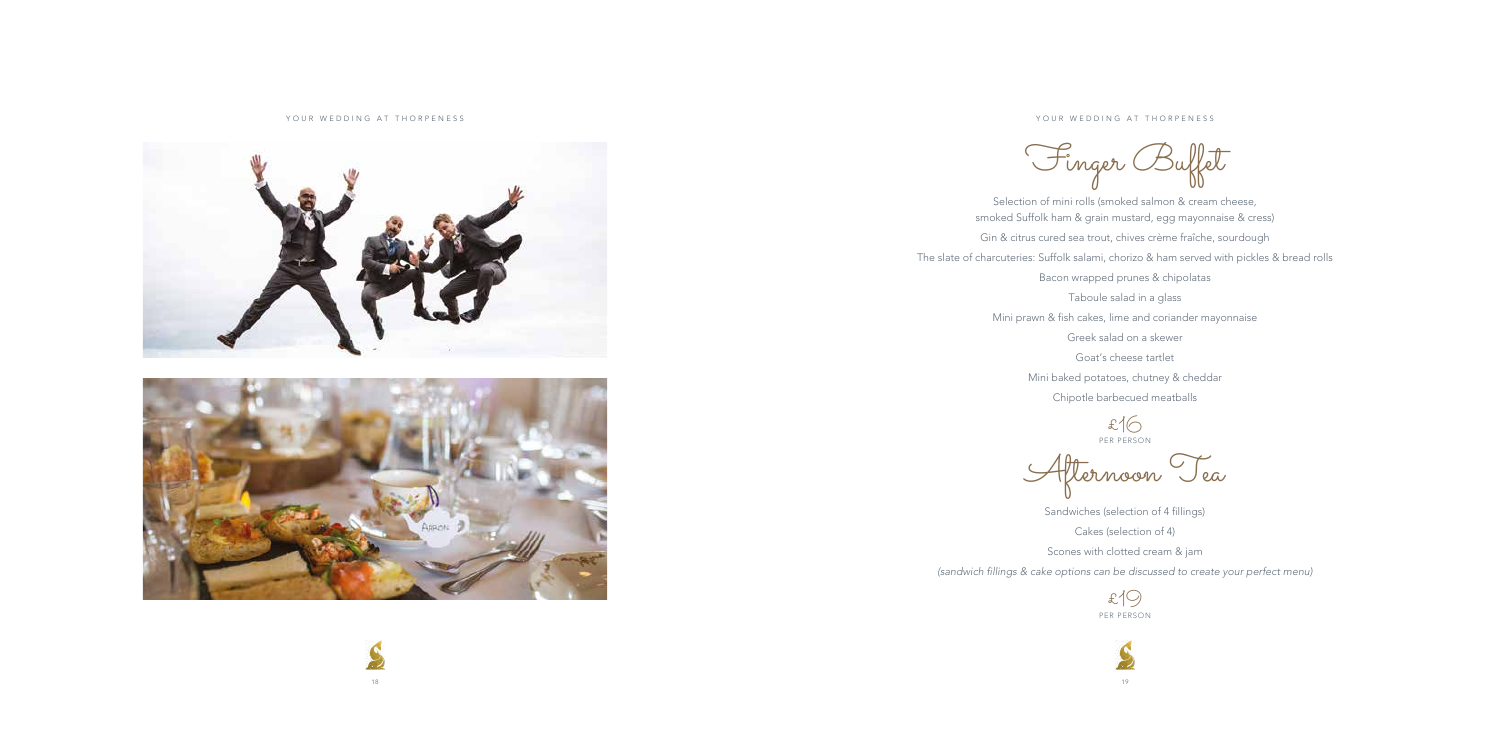

YOUR WEDDING AT THORPENESS

A selection of bread rolls, baguette, gluten free rolls & sourdough Hummus & olive tapenade Pork pies Duck rillette Vegetables dip jars Sliced Parma ham Selection of fresh sandwiches on white or granary bread Suffolk charcuterie (salami, chorizo & cured ham) Cheese board, chutneys, celery and grapes Fish platter with smoked trout, mackerel pate, gin & citrus cured salmon Vegetarian wraps Scallop & chorizo skewers Soya, honey & sesame chicken skewers Heritage tomato salad (served in jars) Quinoa Greek style salad (served in jars) Cajun chicken Caesar salad (served in jars) Summer's Eton mess Rainbow fruit salad Fresh vanilla filled choux Wagon Wheels brownie £24 PER PERSON C.



Picnic by the Sea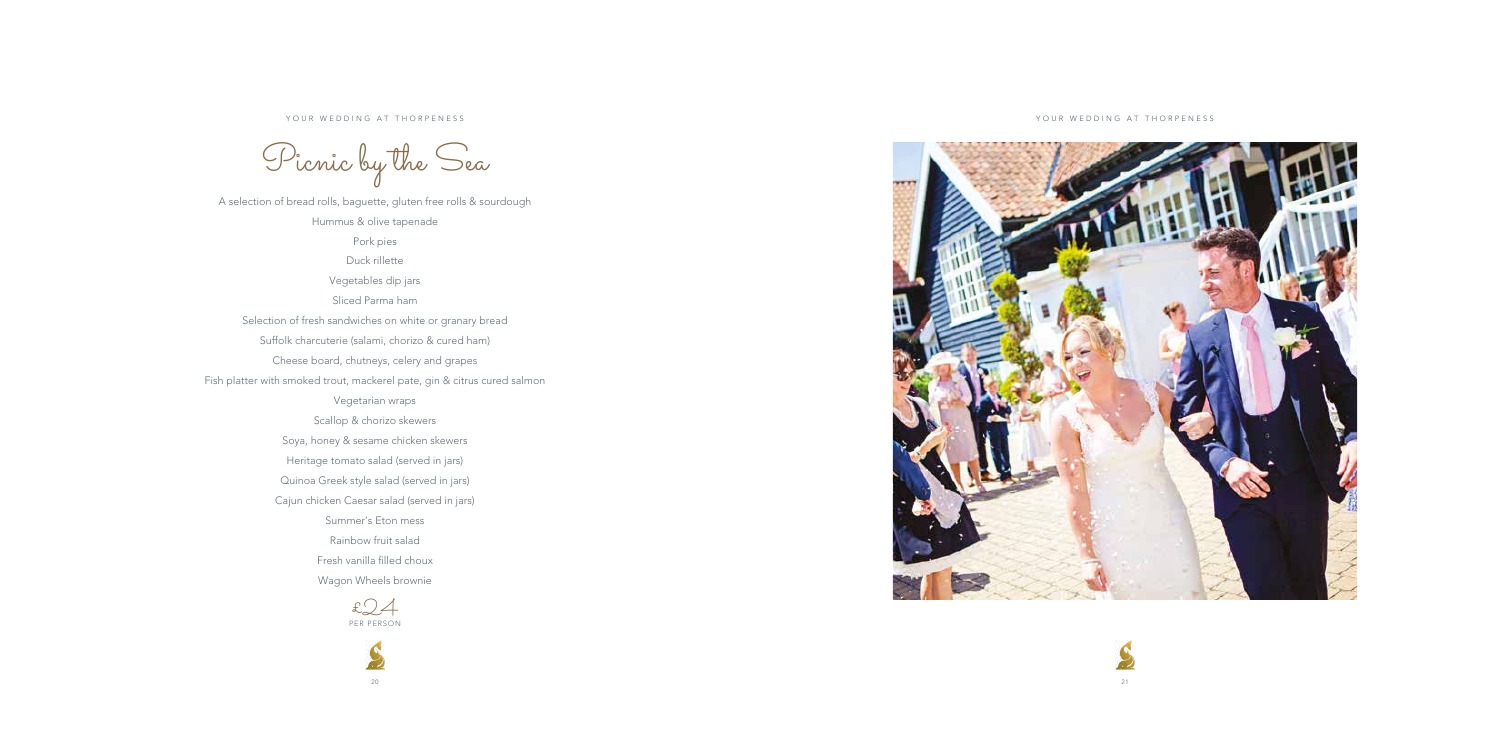## YOUR WEDDING AT THORPENESS YOUR WEDDING AT THORPENESS





Evening Buffet Options

Cheese & bacon baguettes Cheese & sausage baguettes Potato wedges

 $&7$ <br>PER PERSON

Cheese boards (cheddar, stilton, brie)



Grapes & celery Chutney Bread & savoury biscuits

£9 PER PERSON

Pulled pork Floured baps Apple sauce Coleslaw & green leaf salad

£10 PER PERSON

Cheeseboards, chutneys, celery, grapes, savoury biscuits Charcuterie (salami, chorizo & cured ham) Hummus & olive tapenade A selection of bread rolls, baguette & sourdough

£12 PER PERSON





22 денови производите производите на 23 деновите производите на 23 деновите при открит на 23 деновите при открит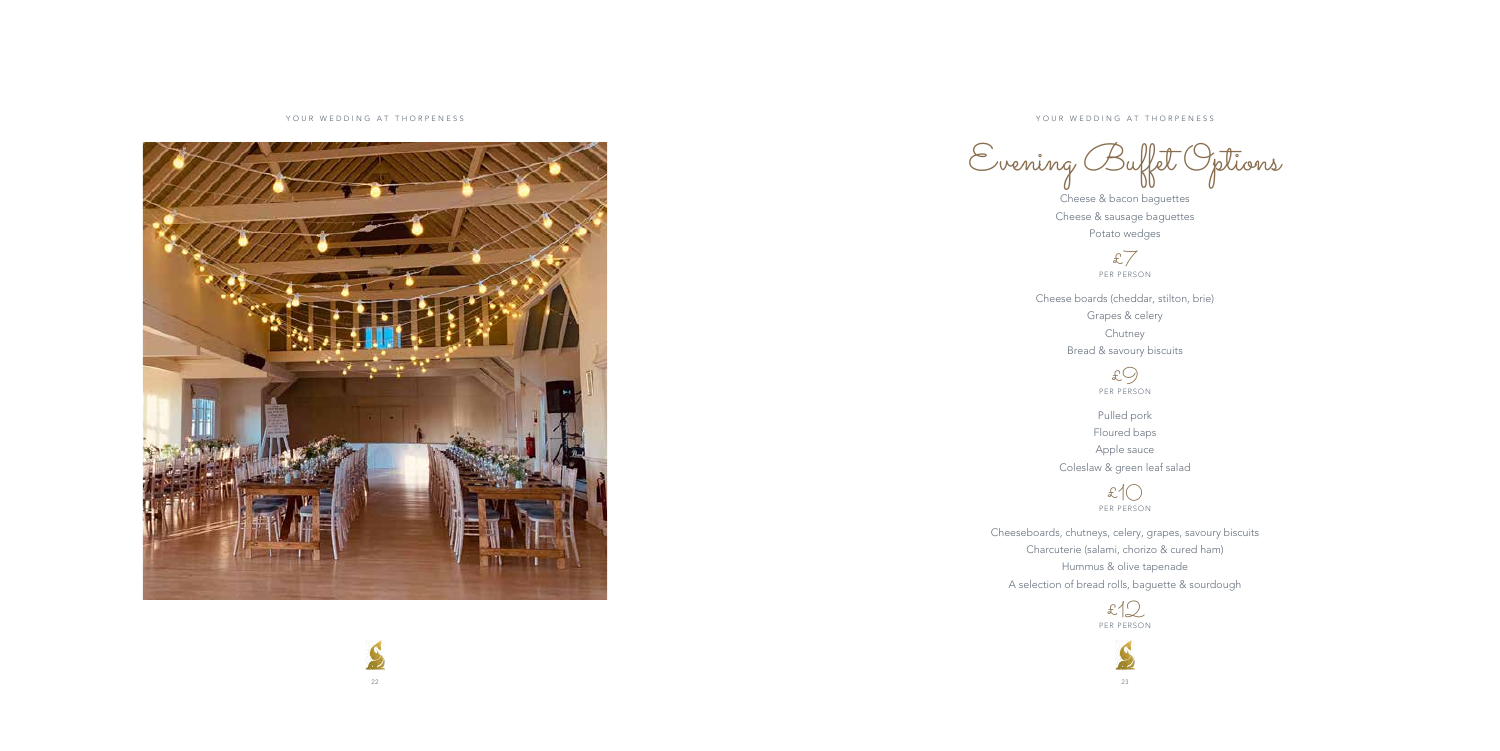

24

## THORPENESS GOLF CLUB & HOTEL

The 1920's Thorpeness Golf Club & Hotel offers a variety of rooms and an award-winning 18 hole James Braid golf course. It has a unique location next to the famous Thorpeness Meare, and is only a 10 minute's walk to the Country Club.

www.thorpeness.co.uk



### WHITE LION HOTEL, ALDEBURGH

Find wonderful sea view accommodation in the centre of the lovely seaside town of Aldeburgh. The White Lion is a traditional hotel offering cosy and comfortable accommodation, directly opposite the shingle beach, where wooden huts line the shore.

www.whitelion.co.uk

# BRUDENELL HOTEL, ALDEBURGH

In a breath-taking location by the sea, with stunning views across Aldeburgh's shingle beach and countryside views over the River Alde, the Brudenell Hotel offers 4 star accommodation and an award-winning dining experience, boasting a vibrant menu of fresh local seafood and free-range meats.

www.brudenellhotel.co.uk

### YOUR WEDDING AT THORPENESS